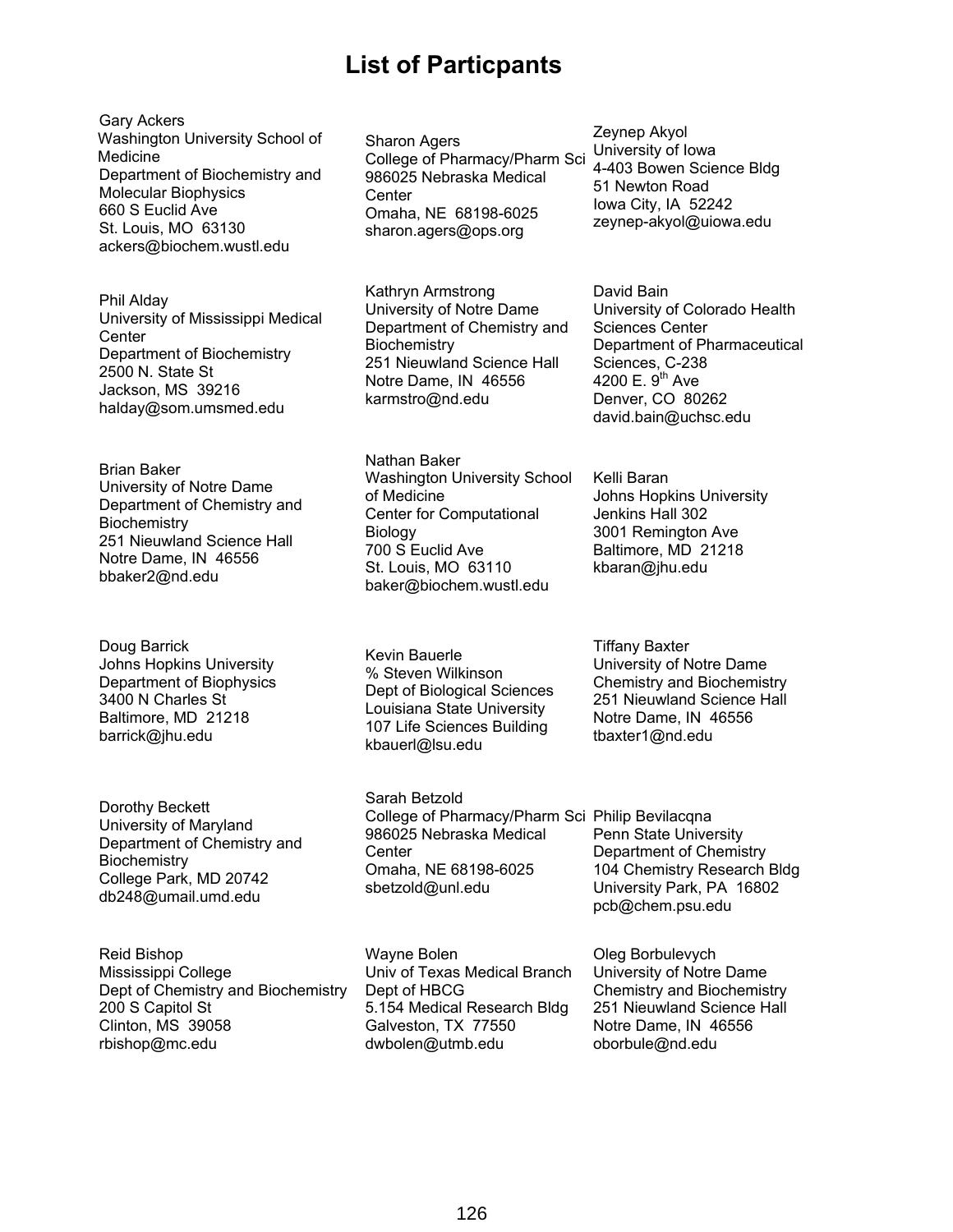Michael Bradley Washington University School of Medicine Center for Computational Biology 7000 S Euclid Ave St. Louis, MO 63110 mbradley@artsci.wustl.edu

Nancy Burgess Johns Hopkins University 420 Jenkins Hall-Dept of Biophysics 3400 N. Charles St. Baltimore, MD 21218 nancyb@jhu.edu

Carlos Castaneda Johns Hopkins University 302 Jenkins - Dept of Biophysics 3400 N Charles St Baltimore, MD 21218 ccastaneda@jhu.edu

Magi Chen North Carolina State University Molecular and Structural Biochemistry, CB 7622 128 Polk Hall Raleigh, NC 27603 cchen8@ncsu.edu

Andrew Clark University of Alabama Dept. of Chemistry Materials Science Bldg Huntsville, AL 35899 clarkat@uah.edu

John Clemons University of Notre Dame Department of Chemistry and **Biochemistry** 251 Nieuwland Science Hall Notre Dame, IN 46556 jclemen1@nd.edu

Mark Britt Texas Woman's University Dept of Chemistry and Physics P.O. Box 425859 Denton, TX 76204 mbritt@twu.edu

Brian Cannon Johns Hopkins University 304 Jenkins-Dept of Biophysics 3400 N Charles St Baltimore, MD 21218 cannon@jhu.edu

Brian Chellgren University of Kentucky Department of Biochemistry 800 Rose St Lexington, KY 40536 bchel0@uky.edu

Marla Chesnik Washington University School of Medicine Department of Biochemistry and Molecular Biology 660 S Euclid Ave, MS8231 St. Louis, MO 63130 machesni@artsci.wustl.edu

Clay Clark North Carolina State University Molecular and Structural Biochemistry, CB 7622 128 Polk Hall Raleigh, NC 27603 clay\_clark@ncsu.edu

James Cole University of Connecticut Department of Molecular and Cell Biology, U-3125 91 N. Eagleville Road Storrs, CT 06269 james.cole@uconn.edu

Rachel Burdge Washington University School of Medicine Center for Computational Biology 700 S Euclid Ave St. Louis, MO 63130 rlburdge@artsci.wustl.edu

Jannette Carey Princeton University Department of Chemistry Washington Road and William Street Princeton, NJ 08544 jcarey@priceton.edu

Alan Chen Washington University School of Medicine Department of Biochemistry and Molecular Biology 660 S Euclid Ave, MS8231 St. Louis, MO 63130 achen@artsci.wustl.edu

Michael Chimenti John Hopkins University 304 Jenkins Hall 3001 Remington Rd Baltimore, MD 21218 chimenti@jhu.edu

Patricia Clark University of Notre Dame Department of Chemistry and **Biochemistry** 251 Nieuwland Science Hall Notre Dame, IN 46556 pclark1@nd.edu

Jack Correia University of Mississippi Medical Center Department of Biochemistry 2500 N State St Jackson, MS 39216 jcorrreia@biochem.umsmed.ed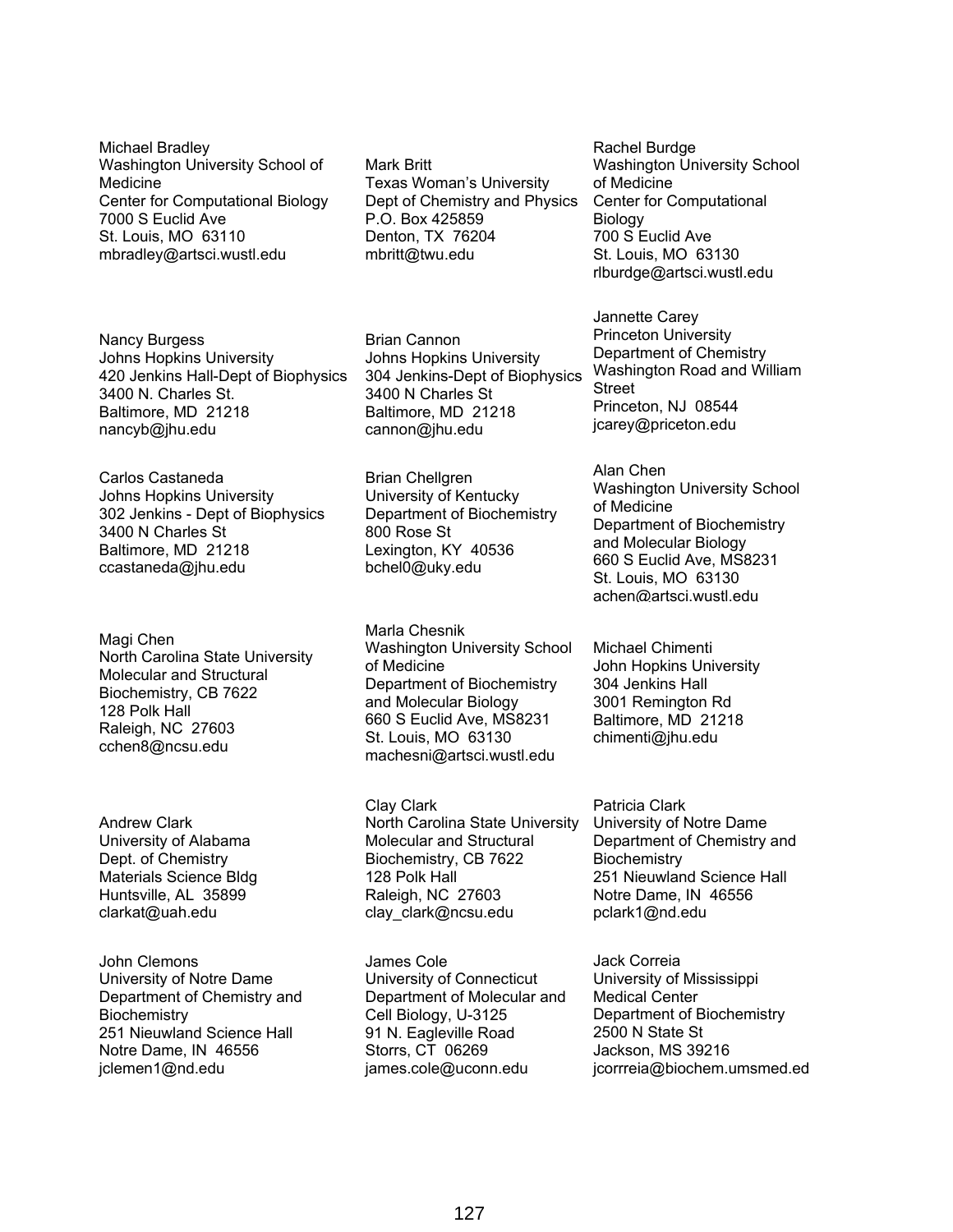Naomi Courtemanche Johns Hopkins University Jenkins Hall -Dept of Biophysics 3400 N Charles St Baltimore, MD 21218 ncourtemanche@jhu.edu

Rebecca Davis-Harrison University of Notre Dame Department of Chemistry and **Biochemistry** 251 Nieuwland Science Hall Notre Dame, IN 46556 rdavis1@nd.edu

Roberto Delgadillo University of Nebraska Department of Chemisty 738 Hamilton Hall Lincoln, NE 68588 robertofabio11@hotmail.com

Kathleen Dori University of Maryland Department of Chemistry and **Biochemistry** Building #091 College Park, MD 20742 katiedori@yahoo.com

Christine Ebel Institut de Biologie kStructurale UMR 5075 CEA-CNRS-UJF 41 rue Jules Horowitz Grenoble, France 38000 christine.ebel@ibs.fr

Idil Evans University of Iowa Carver College of Medicine 4-403 Bowen Science Bldg 51 Newton Rd Iowa City, IA 52242 idil-apak@uiowa.edu

Trevor Creamer University of Kentucky Department of Molecular and Cellular Biochemistry 800 Rose St Lexington, KY 40536 trevor.creamer@uky.edu

Vesna de Serrano North Carolina State University 128 Polk Hall Raleigh, NC 27095 vesna.serrano@ncsu.edu

Daniel Deredge Louisiana State University Department of Biological **Sciences** Life Sciences Bldg Baton Rouge, LA 70803 ddered1@lsu.edu

Abigail Doura Johns Hopkins University Department of Biophysics 3400 N Charles St Baltimore, MD 21218 akdoura@jhu.edu

Alex Ebie John Hopkins University 420 Jenkins Hall 3400 N. Charles St Baltimore, MD 21218 aebiel@jhu.edu

Mike Evans University of Notre Dame Department of Chemistry and **Biochemistry** 251 Nieuwland Science Hall Notre Dame, IN 46556 mevans1@nd.edu

Margaret Daugherty UVM College of Medicine Department of Biochemistry Given Building, C440 89 Beaumont Ave Burlington, VT 05452 margaret.daugherty@uvm.edu

Gregory Dekoster Washington University School of Medicine Department of Biochemistry and Molecular Biophysics 660 S Euclid Ave, MS8231 St. Louis, MO 63110 dekoster@cosine.wustl.edu

John Dignam Medical College of Ohio Department of Biochemistry and Cancer Biology 3035 Arlington Ave Toledo, OH 43614-5804 jdignam@mco.edu

David Draper Johns Hopkins University Department of Chemistry 3400 N. Charles St Baltimore, MD 21218 draper@jhu.edu

Lisa Engler University of Pittsburgh Department of Biological **Sciences** 314 Clapp Hall Pittsburgh, PA 15250 engler@pitt.edu

Nick Fitzkee Johns Hopkins University 110 Jenkins-Dept of Biophysics 3400 N Charles St Baltimore, MD 21218 nickfitzkee@jhu.edu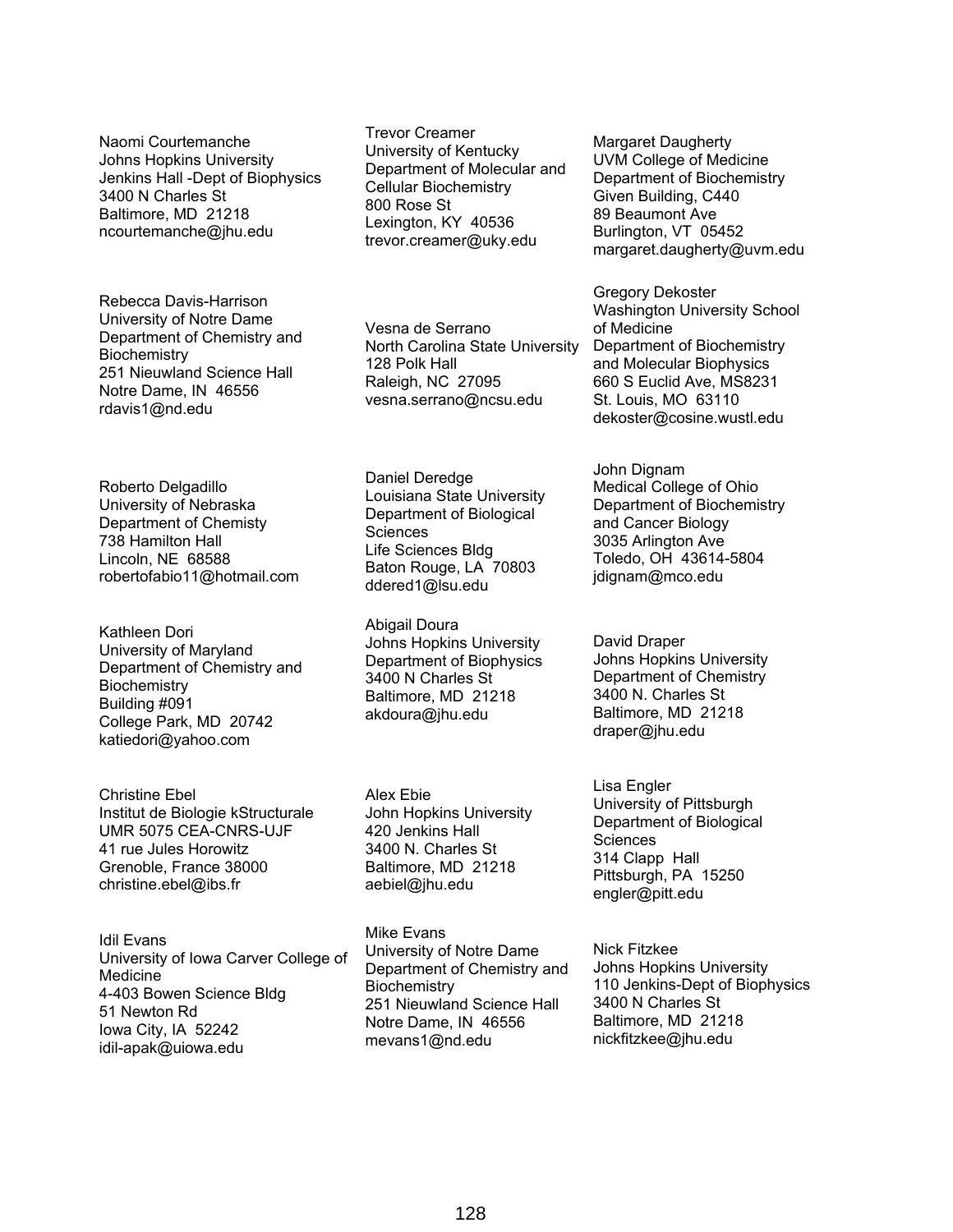Karen Fleming Johns Hopkins University Department of Biophysics 3400 N Charles St Baltimore, MD 21218 karen.fleming@jhu.edu

Rajkumar Ganagula College of Pharmacy/Pharm Sci 986025 Nebraska Medical Center Omaha, NE 69198 rganugula@unmc.edu

Michael Fried Pennsylvania University Biochemistry and Molecular Biology, H-171 500 University Dr Hershey, PA 17033 mfriedk@psu.edu

Bertrand Garcia-Moreno Johns Hopkins University Department of Biophysics 3400 N Charles St Baltimore, MD 21218 bertrand@jhu.edu

Anzoz Gvritishvili

Daniel Grilley Johns Hopkins University Department of Biophysics 3400 N Charles St Baltimore, MD 21218 grilley@jhu.edu

Daniel Harries National Institutes of Health Rm. 1E-116, Bldg 9 9 Memorial Dr Bethesda, MD 20892 harries@helix.nih.gov

Medicine Department of Biochemistry and Molecular Biology, H171 500 University Drive Hershey, PA 17033 aug12@psu.edu

Pennsylvania State College of

Mike Henzl University of Missouri-Columbia Department of Biochemistry 117 Schweitzer Hall Columbia, MO 65211 henzlm@missouri.edu

Vincent Hilser University of Texas Medical Branch Department of Human Biol. Chem. and Genetics, Rt 1068 301 University Blvd, 5.104 MRB Galveston, TX 77555-1068 vhilser@utmb.edu

Jo M. Holt Washington University School of Medicine Department of Biochemistry and Molecular Biophysics 660 S Euclid Ave, MS8231 St. Louis, MO 63110 holt@wustl.edu

Carl Frieden Washington University School of Medicine Department of Biochemistry and Molecular Biology 660 S Euclid Ave, MS8231 St. Louis, MO 63110 frieden@biochem.wustl.edu

Alexey Gribenko Penn State University College of Medicine Department of Biochemistry and Molecular Biology 500 University Drive, H171 Hershey, PA 17033 avg105@psu.edu

Kathleen Hall Washington University School of Medicine Department of Biochemistry and Molecular Biophysics 660 S Euclid Ave, MS8231 St. Louis, MO 63110 hall@bionmr3.wustl.edu

Veronique Hermann University of Kentucky Department of Biochemistry MS 0298 Chandler Medical Center 800 Rose St Lexington, KY 40536 vhermann@uky.edu

Maria Ingaramo Washington University School of Medicine Department of Biochemistry and Molecular Biophysics 660 S Euclid Ave, MS8231 St. Louis, MO 63110 mdingara@artsci.wustl.edu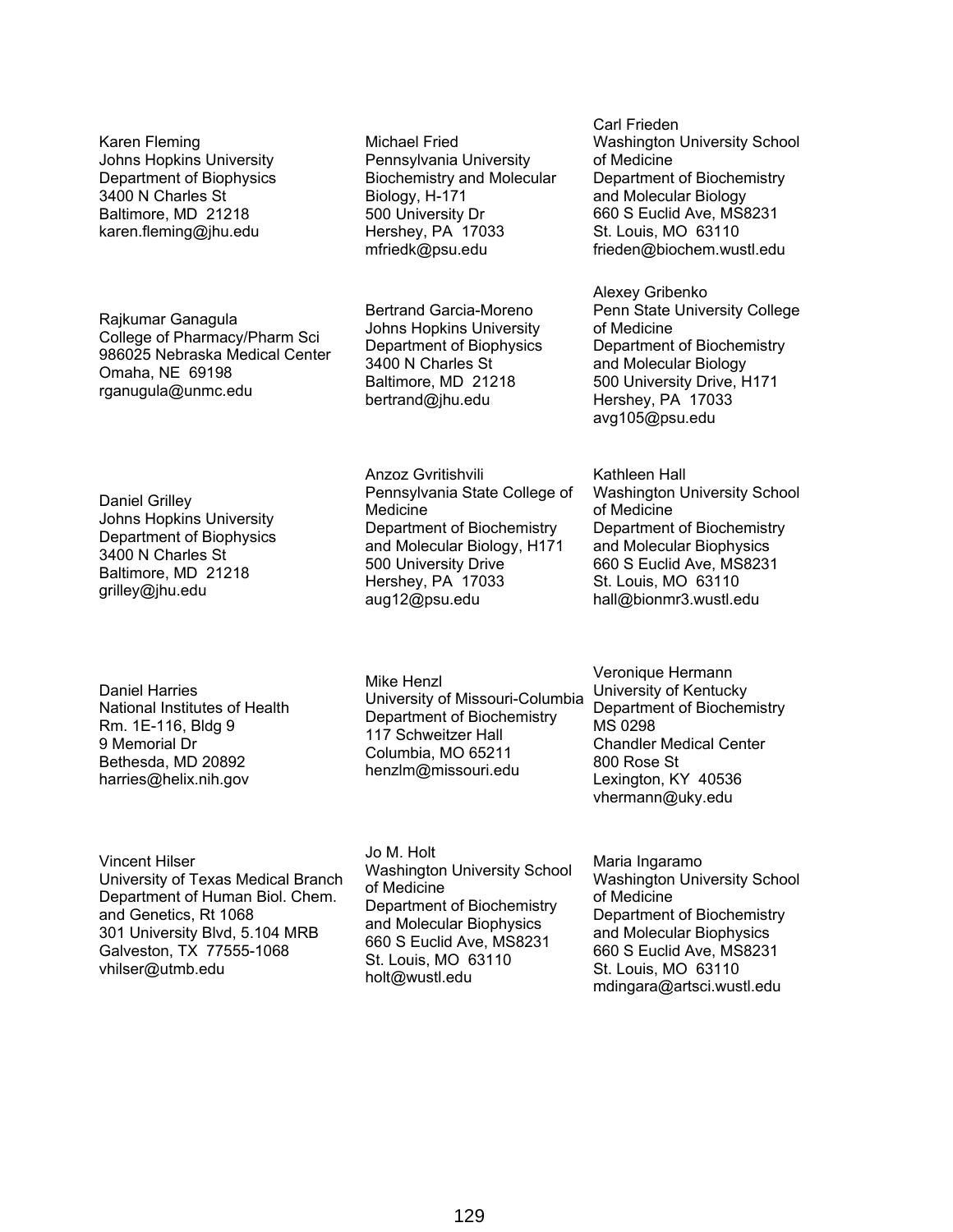Daniel Isom Johns Hopkins University Department of Biophysics Jenkins Hall 3400 N Charles St Baltimore, MD 21218 disom@jhu.edu

Michael Johnson University of Virginia Medical **School** Pharmacology and Internal Medicine Box 800735 Charlottesville, VA 22908 MLJ8E@virginia.edu

Mirco Junker University of Notre Dame Department of Chemistry and **Biochemistry** 251 Nieuwland Science Hall Notre Dame, IN 46556 mjunker@nd.edu

Sergei Khrapunov Albert Einstein College of Medicine Department of Biochemistry 1300 Morris Park Ave Bronx, NY 10461 khraps@aecom.yu.edu

Jennifer Kreidler Delaware Biotechnology Institute Department of Chemistry and **Biochemistry** 15 Innovation Way Newark, DE 19711 jkreidler2003@yahoo.com

Linda Jen-Jacobsen University of Pittsburgh Department of Biological Sciences, 320 Clapp Hall 4249 Fifth Ave Pittsburgh, PA 15260 ljen@pitt.edu

William Jones III Mississippi College 206 Lindale St Clinton, MS 39056 tjones@mc.edu

Besik Kankia University of Minnesota Department of Biochemistry, Molecular Biology and **Biophysics** 321 Church St SE Minneapolis, MN 55455 bkankia@umn.edu

Ellen Kloss Johns Hopkins University 213 Jenkins Hall 3400 N Charles St Baltimore, MD 21218 ekloss1@juh.edu

Amit Kumar North Carolina State University Molecular and Structural Biochemistry, CB 7622 128 Polk Hall Raleigh, NC 27603 amitmaitray@hotmail.com

Hai-feng Jia University of Mississippi Department of Chemistry 459 Coulter Hall University, MS 38677 hfjia@olemiss.edu

Allison Joubert Louisiana State University Department of Biological **Sciences** Life Sciences Bldg Baton Rouge, LA 70803 ajoube1@lsu.edu

Mahima Kaushik College of Pharmacy/Pharm Sci 986025 Nebraska Medical **Center** Omaha, NE 68198-6025 mkaushik@unmc.edu

Kelly Knee Wesleyan University MB&B Department Hall-Atwater Labs Lawn Ave Middletown, CT 06459 kknee@wesleyan.edu

Sangaralingan Kumaran Washington University School of Medicine Department of Biochemistry and Molecular Biophysics 660 S Euclid Ave, MS8231 St. Louis, MO 63110 kumaran@biochem.wustl.edu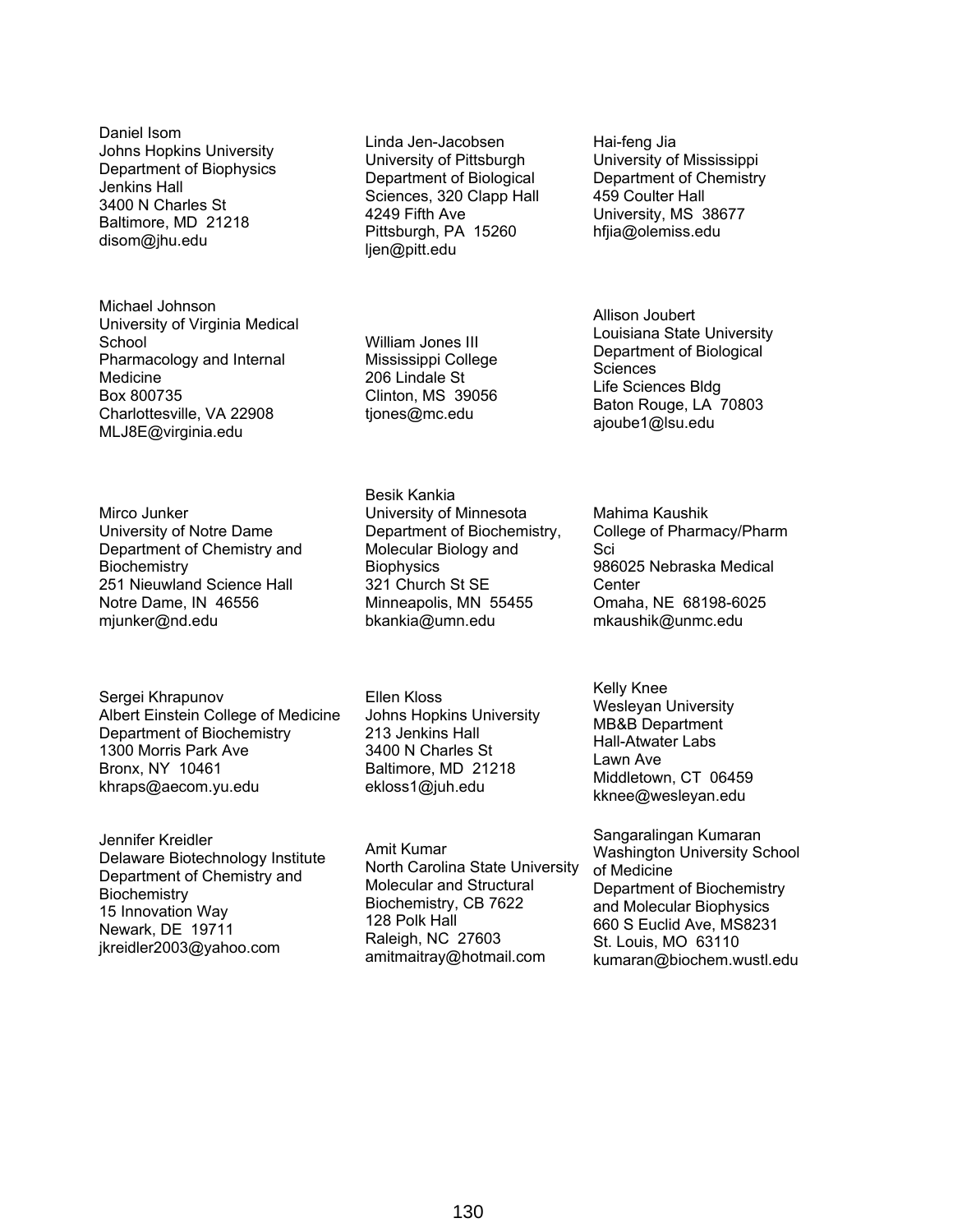Andy Kurtz University of Texas Medical Branch Department of Human Biological Chemistry and Genetics, Rt 1068 301 University Blvd Galveston, TX 77555 ajkurtz@utmb.edu

Vince LiCata Louisiana State University Department of Biological Sciences Life Sciences Bldg Baton Rouge, LA 70803 licata@lsu.edu

Olga Lubman Washington University School of Medicine Department of Molecular Biology and Pharmacology 660 S Euclid Ave, MS8103 St. Louis, MO 63110 olubman@molecool.wustl.edu

N. Karl Maluf University of Colorado Health Sciences Center Department of Pharmaceutical Sciences 4200 E. 9<sup>th</sup> Ave, C238 SOP Denver, CO 80262 Karl.Maluf@USHSC.edu

Naveen Michaud-Agrawal Johns Hopkins University 420 Jenkins Hall Department of Biophysics 3400 N Charles St Baltimore, MD 21218 nmichaud@jhu.edu

James Lee University of Texas Medical **Branch** Department of Human Biological Chemistry and Genetics, 5.138 MRB 301 University Blvd Galveston, TX 77555 jclee@utmb.edu

Kitty Liu Louisiana State University Department of Biological **Sciences** Life Sciences Bldg Baton Rouge, LA 70803 cliu@lsu.edu

Rodrigo Maillard University of Texas Medical **Branch** Department of Human Biological Chemistry and Genetics, 5.138 MRB 301 University Blvd Galveston, TX 77555 ramailla@utmb.edu

Luis Marky University of Nebraska Medical Center Department of Pharmaceutical **Sciences** 986025 Nebraska Medical **Center** Omaha, NE 69198 lmarky@unmc.edu

Sarah Milam North Carolina State University Department of Biochemistry 128 Polk Hall – Room 339 Raleigh, NC 27695 Sara\_milam@ncsu.edu

Xiangyang Liang University of Missouri-Columbia Department of Biochemistry 117 Schweitz Hall Columbia, MO 65211 liangxi@missouri.edu

Tong Liu University of Texas Medical **Branch** 5-162 Medical Research Bldg 301 University Blvd Galveston, TX 77555 toliu@utmb.edu

George Makhatadze Pennsylvania State College of Medicine Biochemistry and Molecular Biology 500 University Dr Hershey, PA 17033 makhataze@psu.edu

Daumantas Matulis Johnson & Johnson Pharmaceutical Research and Development, L.L.C. 665 Stockton Dr Exton, PA 19341 dmatulis@biosci.umn.edu

Michael Mossing University of Mississippi Department of Chemistry PO Box 7622 University, MS 38677 mmossing@olemiss.edu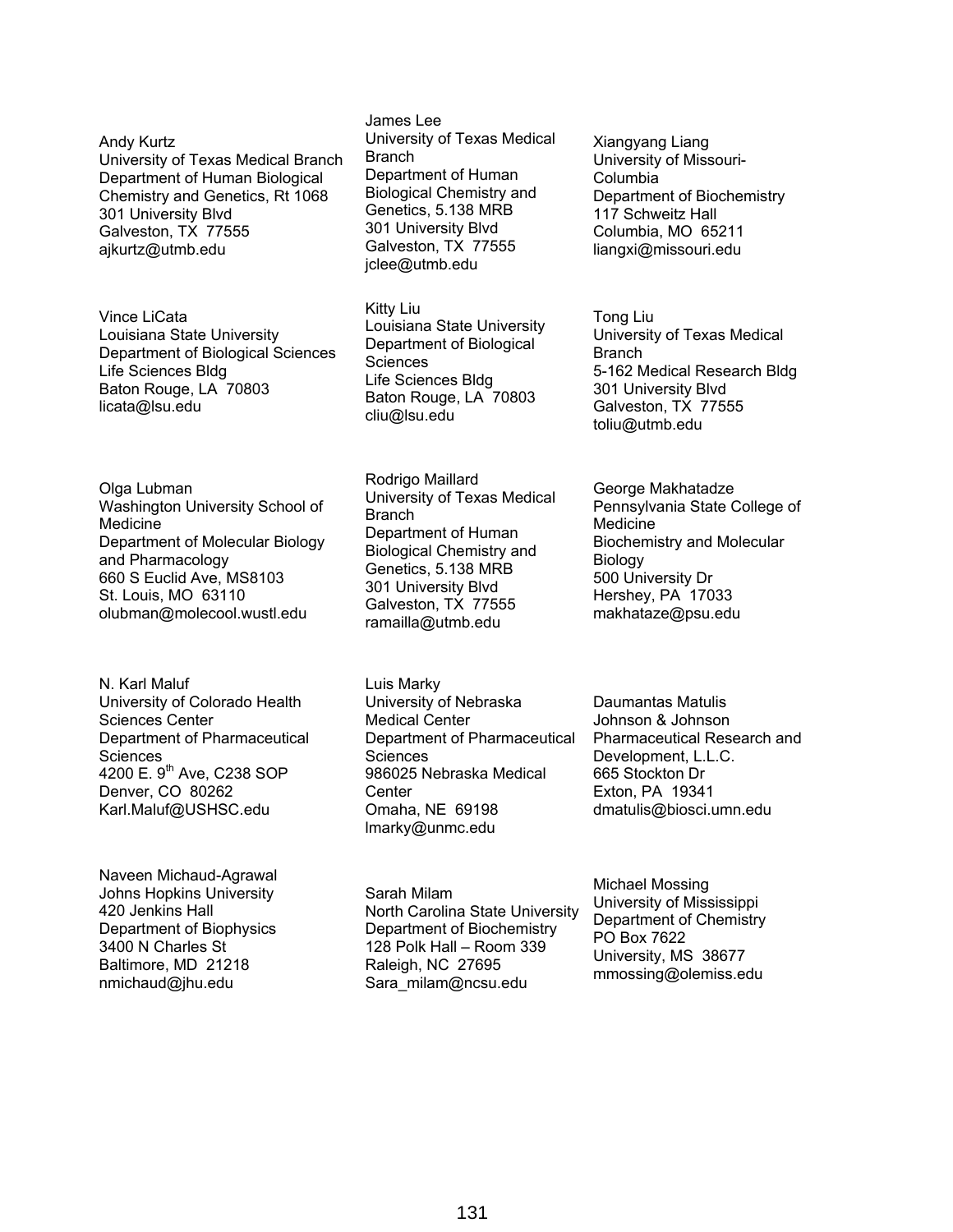Andrew Namanja University of Notre Dame 251 Nieuwland Science Hall Notre Dame, IN 46556 anamanja@nd.edu

Chris Olsen University of Nebraska Medical **Center** Pharmaceutical Sciences 986025 Nebraska Medical Center Omaha, NE 69198 cmolsen@unmc.edu

Rohit Pappu Washington University Department of Biomedical Engineering Campus Box 1097 St. Louis, MO 63130 pappu@biomed.wustl.edu

Bi-Hung Peng University of Texas Medical Branch Dept of Human Biological Chemistry and Genetics 301 University Blvd Galveston, TX 77555-1055 bpeng@utmb.edu

Alka Prasad University of Mississippi Department of Chemistry Coulter Hall University, MS 38677 aprasad1@olemiss.edu

Jorg Rosgen University of Texas Medical Branch Department of Human Biol. Chem. and Genetics 301 University Blvd, Rt 1052 Galveston, TX 77550 jorosgen@utmb.edu

Rhonda Newman University of Iowa Carver College of Medicine 4-403 Bowen Science Bldg 51 Newton Rd Iowa City, IA 52242 rhonda-newman@uiowa.edu

Michael Oweimrin ISS, Inc. 1602 Newton Dr Champaign, IL 61822 adi@iss.com

Lawrence Parkhurst University of Nebraska Department of Chemistry 737 Hamilton Hall Lincoln, NE 68588-0304 lparkhurst1@unl.edu

Jeff Peng University of Notre Dame Department of Chemistry and **Biochemistry** 251 Nieuwland Science Hall Notre Dame, IN 46556 jpeng@nd.edu

Clifford Robinson Delaware Biotechnology Institute Department of Chemistry and **Biochemistry** 15 Innovation Way Newark, DE 19711 robinson@dbi.udel.edu

Carmen Ruiz Louisiana State University Department of Biological **Sciences** Life Sciences Building Baton Rouge, LA 70803 crruiz@lsu.edu

Anita Niedziela-Majka Washington University School of Medicine Department of Biochemistry and Molecular Biophysics 660 S Euclid Ave, MS8231 St. Louis, MO 63110 amajka@biochem.wustl.edu

Lara Oyetunji University of Mississippi Department of Chemistry Coulter Hall University, MS 38677 larroye@hotmail.com

Susan Pedigo University of Mississippi Department of Chemistry Coulter Hall University, MS 38677 spedigo@olemiss.edu

Tao Peng University of Notre Dame Department of Chemistry and **Biochemistry** 251 Nieuwland Science Hall Notre Dame, IN 46556 tpeng1@nd.edu

George Rose Johns Hopkins University Department of Biophysics 3400 N Charles St Baltimore, MD 21218 grose@jhu.edu

Jeff Seale Monsanto 700 Chesterfield Parkway W. Chesterfield, MO 63017 jeffrey.w.seale@monsanto.com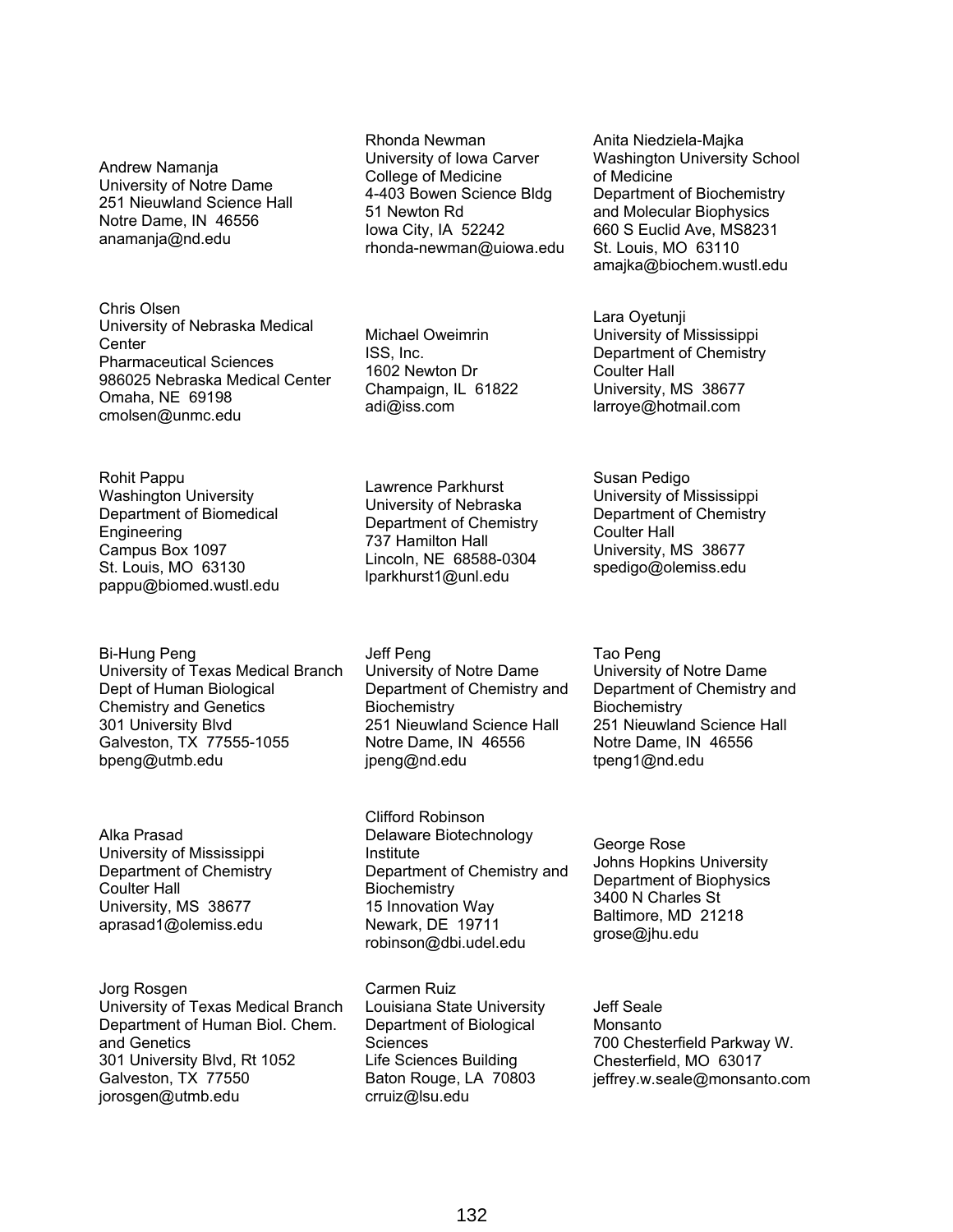Uttara SenGupta Johns Hopkins University Department of Chemistry 153 Remsen Hall 3400 N. Charles St Baltimore, MD 21218 uttara@jhu.edu

John Shriver University of Alabama in Huntsville Department of Chemistry Materials Science Building, Rm 311 Huntsville, AL 35899 shriverj@uah.edu

Walter Stafford Boston Biomedical Res. Inst. **AUCRL** 64 Grove Street Waltham, MA 02472 stafford@bbri.org

Timo Street Johns Hopkins University Department of Biophysics 3400 N Charles St, Room 204 Baltimore, MD 21218 timothystreet@yahoo.com

Samantha Strickler Pennsylvania State University Department of Biochemistry and Molecular Biology Room C5714, P.O. Box 850 500 University Dr Hershey, PA 17033 sstrickler1@psu.edu

Madeline Shea University of Iowa

51 Newton Rd Iowa City, IA 52242 madeline-shea@uiowa.edu

Brenda Sorensen University of Iowa

51 Newton Rd Iowa City, IA 52242

Ann Marie Stanley Johns Hopkins University 420 Jenkins Hall -Department

of Biophysics 3400 N Charles St Baltimore, MD 21218 annmarie@jhu.edu

Department of Biochemistry 4-403 Bowen Science Bldg

Department of Biochemistry 4-403 Bowne Science Bldg

brenda-sorensen@uiowa.edu

Ronald Shikiya University of Nebraska Medical **Center** Department of Pharmaceutical **Sciences** 986025 Nebraska Medical Center Omaha, NE 69198 rshikiya@unmc.edu

Ann Marie Soto Johns Hopkins University Department of Chemistry 153 Remsen Hall Baltimore, MD 21218 asoto5@jhu.edu

Wesley Stites University of Arkansas Department of Chemistry and **Biochemistry** CHEM101 Fayetteville, AR 92701 wstites@uark.edu

Nathan Suehl College of Pharmacy/Pharm Sci 986025 Nebraska Medical **Center** Omaha, NE 68198-6025 nsuehl@mail.unomaha.edu

Liskin Swint-Kruse Kansas University Medical Center Department of Biochemistry and Molecular Biology 3901 Rainbow Blvd, MS3030 Kansas City, KS 66160 lswint-kruse@kumc.edu

Nathaniel Theoharis University of Iowa Department of Biochemistry 4-403 Bowen Science Bldg 51 Newton Rd Iowa City, IA 52242 nathaniel-theoharis@uiowa.edu Damien Thevenin Delaware Biotechnology Institute Department of Chemistry and **Biochemistry** 15 Innovation Way Newark, DE 19711 damien@udel.edu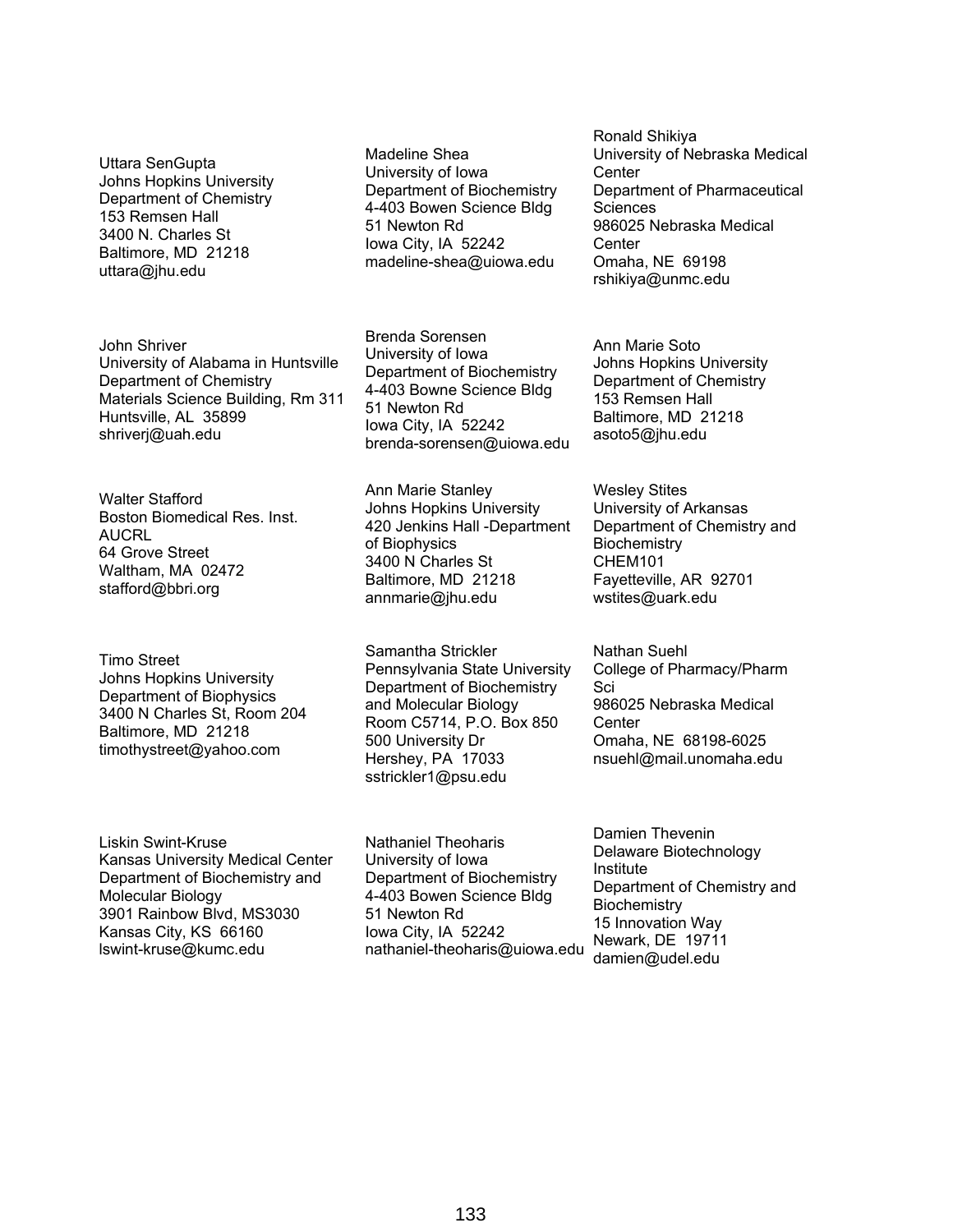Greg Thompson Louisiana State University Department of Biological Sciences 103 Biological Sciences Bldg Baton Rouge, LA 70803

Katherine Tripp Johns Hopkins University Department of Biophysics 213 Jenkins Hall 3400 N Charles St Baltimore, MD 21218 tripp@jhu.edu

Randy Wadkins University of Mississippi Department of Chemistry and **Biochemistry** Coulter Hall room 409 University, MS 38677 rwadkins@olemiss.edu

Eric Tomko Washington University School of Medicine Department of Biochemistry and Molecular Biophysics 660 S Euclid Ave, MS8231 St. Louis, MO 63110 ejtomko@artsci.wustl.edu

Krastyu Ugrinov University of Notre Dame Department of Chemistry and **Biochemistry** 251 Nieuwland Science Hall Notre Dame, IN 46556 kugrinov@nd.edu

Jason Wagoner Washington University School of Medicine Center for Computational Biology 700 S Euclid Ave St. Louis, MO 63110 jaw3@cec.wustl.edu

Hoang Tran Washington University Department of Biomedical Engineering Campus Box 1097 St. Louis, MO 63130 htt1@cec.wustl.edu

Jason Vertrees University of Texas Medical Branch 5.162 Medical Research Bldg 301 University Ave Galveston, TX 77555 javertre@utmb.edu

Lei Wang University of Mississippi Department of Chemistry PO Box 7622 University, MS 38677 lwangl@olemiss.edu

Suwei Wang University of Texas Medical Branch HBC&G Mail Route 1068 Galveston, TX 77551 suwang@utmb.edu

Steven Wilkinson Louisiana State University Department of Biological Sciences Room 107 Life Sciences Bldg Baton Rouge, LA 70803 swilki2@lsu.edu

Robley Williams Vanderbilt University(emeritus) 3476 16<sup>th</sup> Circle Boulder, CO 80304 robley.williams@vanderbilt.edu

Sarah Williams University of Nebraska Department of Chemistry 738 Hamilton Hall Lincoln, NE 68588-0304 slwillia@unlserve.unl.edu Jason Wong Washington University School of Medicine Department of Biochemistry and Molecular Biophysics 660 S Euclid Ave St. Louis, MO 63110 wong@biochem.wustl.edu

Andy Wowor Louisiana State University Department of Biological **Sciences** Life Sciences Building Baton Rouge, LA 70803 awowor1@lsu.edu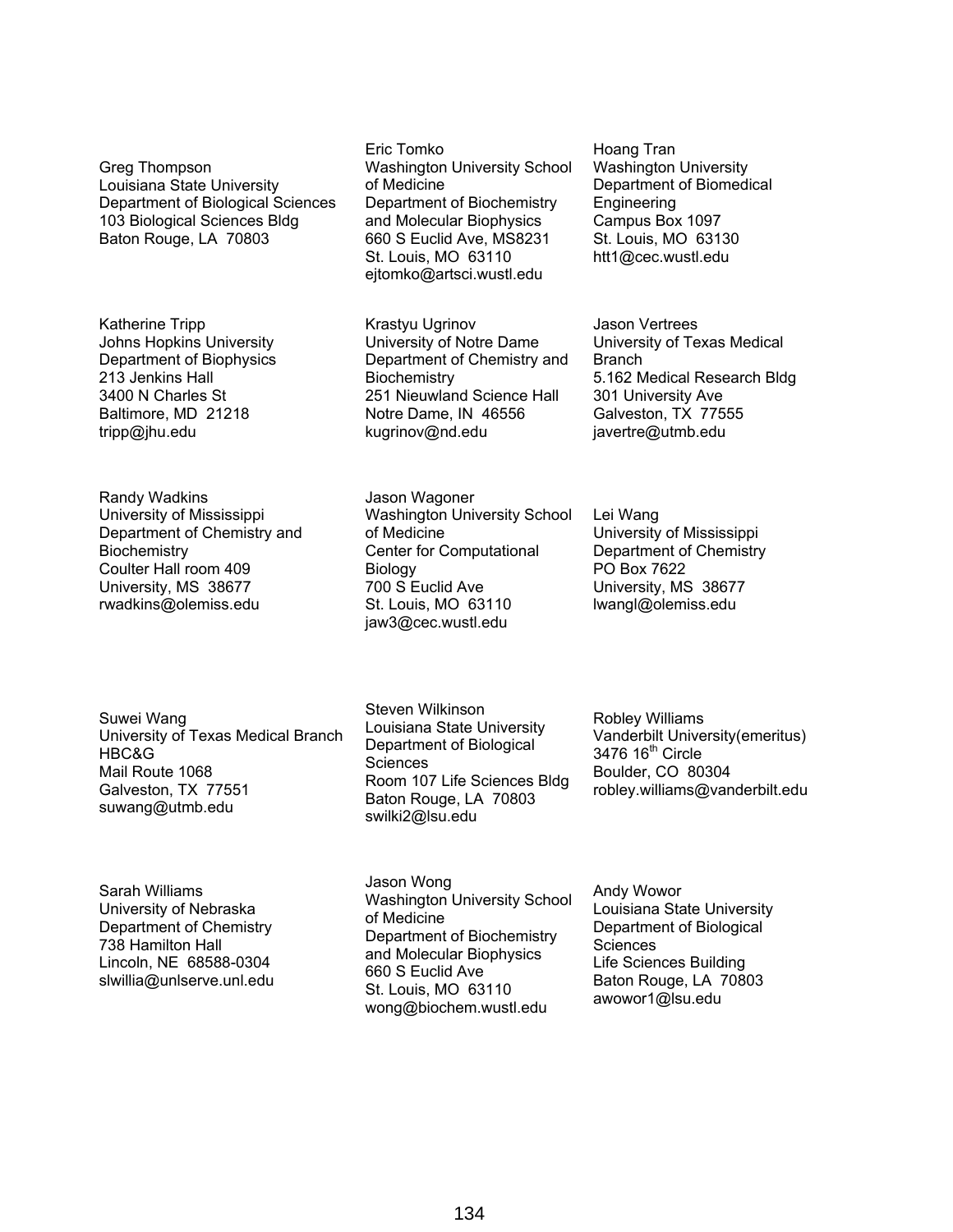Colin Wu Washington University School of Medicine Department of Biochemistry and Molecular Biophysics 660 S Euclid Ave St. Louis, MO 63110 cgwu@artsci.wustl.edu

Wei-Feng Xue Lund University Department of Biophysical Chemistry, Box 124 Getingevagen 60 Lund, Sweden SE-22100 wei-feng.xue@bpc.lu.se

Joy Zhao University of Mississippi Department of Chemistry and **Biochemistry** Coulter Hall University, MS 38677 hzhao@olemiss.edu

Chin Zou Eli Lilly Corporate Center DC 3321 Indianapolis, IN 46285 q.chin\_zou@lilly.com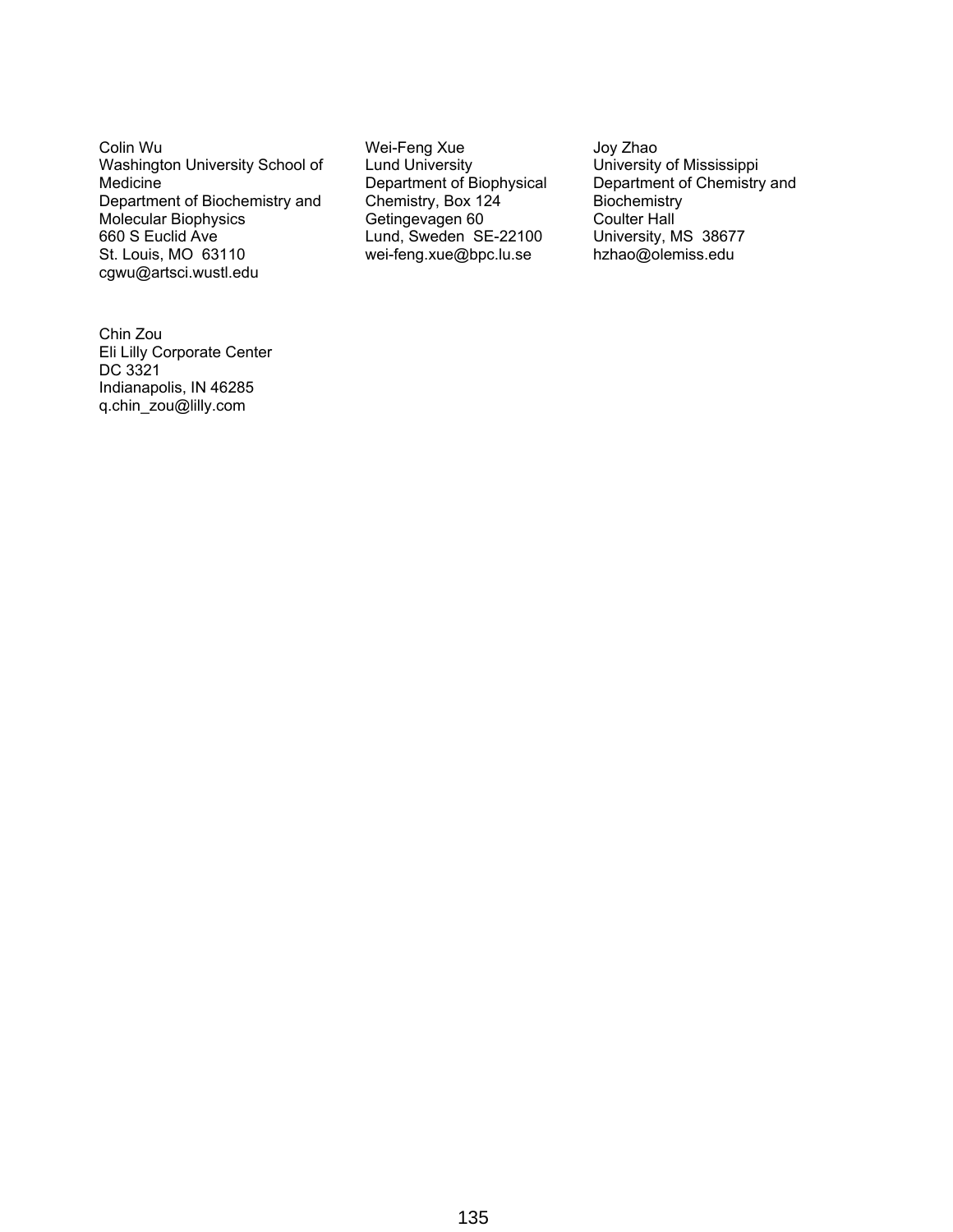## **List of Participants by Laboratory**

**Ackers Lab** 

Gary Ackers Jo Holt

**B. Baker Lab**  Kathryn Armstrong Brian Baker Tiffany Baxter Oleg Borbulevych John Clemens Rebecca Davis-Harrison

**N. Baker Lab**  Nathan Baker Michael Bradley Rachel Burdge Jason Wagoner

**Bain Lab**  David Bain

**Barrick Lab**  Doug Barrick Naomi Courtemanche Ellen Kloss Timo Street Katherine Tripp

**Beckett Lab**  Dorothy Beckett Kathleen Dori

**Bevilacqna Lab**  Philip Bevilacqna

**Bishop Lab**  Gary Reid Bishop William Jones

**Bolen Lab**  Wayne Bolen Jörg Rösgen

**Brenowitz Lab**  Sergei Khrapunov

**Britt Lab**  Billy Britt

**Carey Lab**  Jannette Carey **Catalano Lab**  N. Karl Maluf

**Cistola Lab**  Gregory DeKoster

**C. Clark Lab**  Ching-Ying Chen Clay Clark Vesna de Serrano Amit Kumar Sara Milam

**P. Clark Lab**  Patricia Clark Michael Evans Mirco Junker Krastyu Ugrinov

**Cole Lab**  James Cole

**Correia Lab**  Phil Alday John Corriea

**Creamer Lab**  Brian Chellgren Trevor Creamer Veronique Hermann

**Ebel Lab**  Christine Ebel

**Frieden Lab**  Carl Frieden

**Fried Lab**  Michael Fried

**Fleming Lab**  Nancy Burgess Abigail Doura Alexandra Ebie Karen Fleming Naveen Michaud-Agrawal Ann Marie Stanley **Daugherty Lab**  Margaret Daugherty

**Dignam Lab**  John Dignam

**Draper Lab**  David Draper Daniel Grilley Uttara SenGupta Ana Maria Soto

**Garcia-Moreno Lab**  Kelli Baran Brian Cannon Carlos Castňeda Michael Chimenti Bertrand Garcia-Moreno Daniel Isom

**Grove Lab**  Kevin Bauerle Steven Wilkinson

**Hall Lab** Alan Chen Kathleen Hall

**Henzl Lab**  Michael Henzl

**Hilser Lab**  Vincent Hilser Andrew Kurtz Tong Liu Jason Vertrees Suwei Wang

**Jen-Jacobsen Lab**  Lisa Engler Linda Jen-Jacobsen

**Johnson Lab**  Michael Johnson

**Kopan Lab**  Olga Lubman